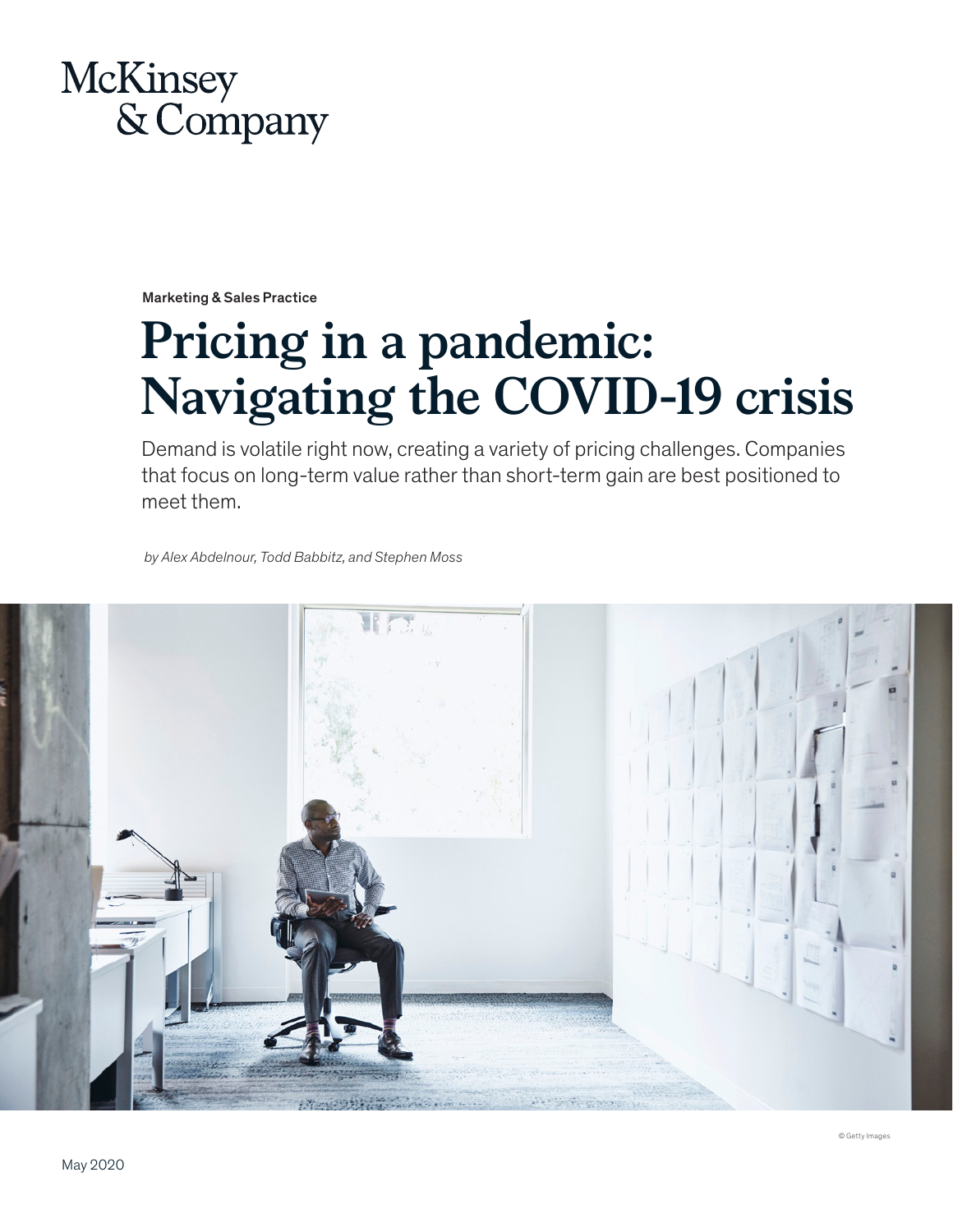## Nearly every public- and private-sector leader

now facing the prospect of human tragedy shares one top priority: the health and safety of employees, customers, vendors, and their families. Once they have put the necessary measures in place to protect people's lives, leaders must help protect livelihoods as the COVID-19 pandemic turns the global economy upside down.

The crisis is also exerting sudden and unprecedented pressures—sometimes up, but more often down—on demand and pricing. In many sectors, from air travel to durable goods, sharp drops in demand, excess capacity, and heightened price sensitivity are converging to drive down prices and destroy value. Many customers are asking for discounts and contract renegotiations, while some competitors are making aggressive pricing decisions. In other sectors, from shipping and groceries to medical supplies, demand has risen to levels no one could have anticipated in early 2020, putting upward pressure on prices.

In both scenarios, companies need to sustain value to both survive the crisis and protect their employees' livelihoods. Companies must also be flexible and creative to support customers in this tough time and work with them to weather the crisis together.

While it's difficult to take a long-term view in the fog of a crisis that seems to change every day, we expect that the companies that emerge in the strongest positions will be those now taking a "through-cycle" view of their relationships with customers and the communities where they do business as part of an integrated approach with marketing and sales. In the midst of the worst health crisis in more than a century, they will be at their best, addressing customers' pain points with flexible payment terms, unbundling, and one-time promotions. In short, they will drive longterm value creation rather than seek short-term advantage.

In this brief memo, we suggest some "dos and don'ts" to help leaders navigate unmapped

territory during the pandemic. The situation varies widely across industries and geographies, so we offer an overview of pricing considerations here, not specific advice for any one company. (For all our latest perspectives on COVID-19, please see our briefing note and full briefing materials at McKinsey.com.)

## **Managing unprecedented variability in demand**

Each company faces a unique array of challenges today; no single approach or solution will suit them all. But it can be helpful to consider pricing challenges in the following three main market scenarios:

## 1. Companies experiencing a sharp and unprecedented drop in demand

Sectors directly affected by social distancing and government isolation guidelines, such as airlines, hotels, and food service, are acutely impacted today. As they struggle with decreased demand, they also have excess capacity and heightened price sensitivity. Many of these companies are getting requests for steep discounts and new terms as their competitors scramble to attract the few remaining customers, at times with prices well below cost. But for many companies in this kind of marketplace, we believe that pricing is now beside the point. After health and safety measures are in place, they should focus on maintaining cash reserves and preserving key assets and talent to survive the crisis and fight another day. Serving a few bargain-hunting customers at a loss is rarely a route to long-term success.

## 2. Companies experiencing an explosive increase in demand

Some companies are now rushing to expand capacity, including those that provide critical products and services, such as medical supplies, shipping, and cleaning, and those whose products are highly sought after by people confined to their homes, from toilet paper and canned food to audio headsets, video conferencing, and home entertainment. While this may seem like a rare opportunity to generate outsized profits,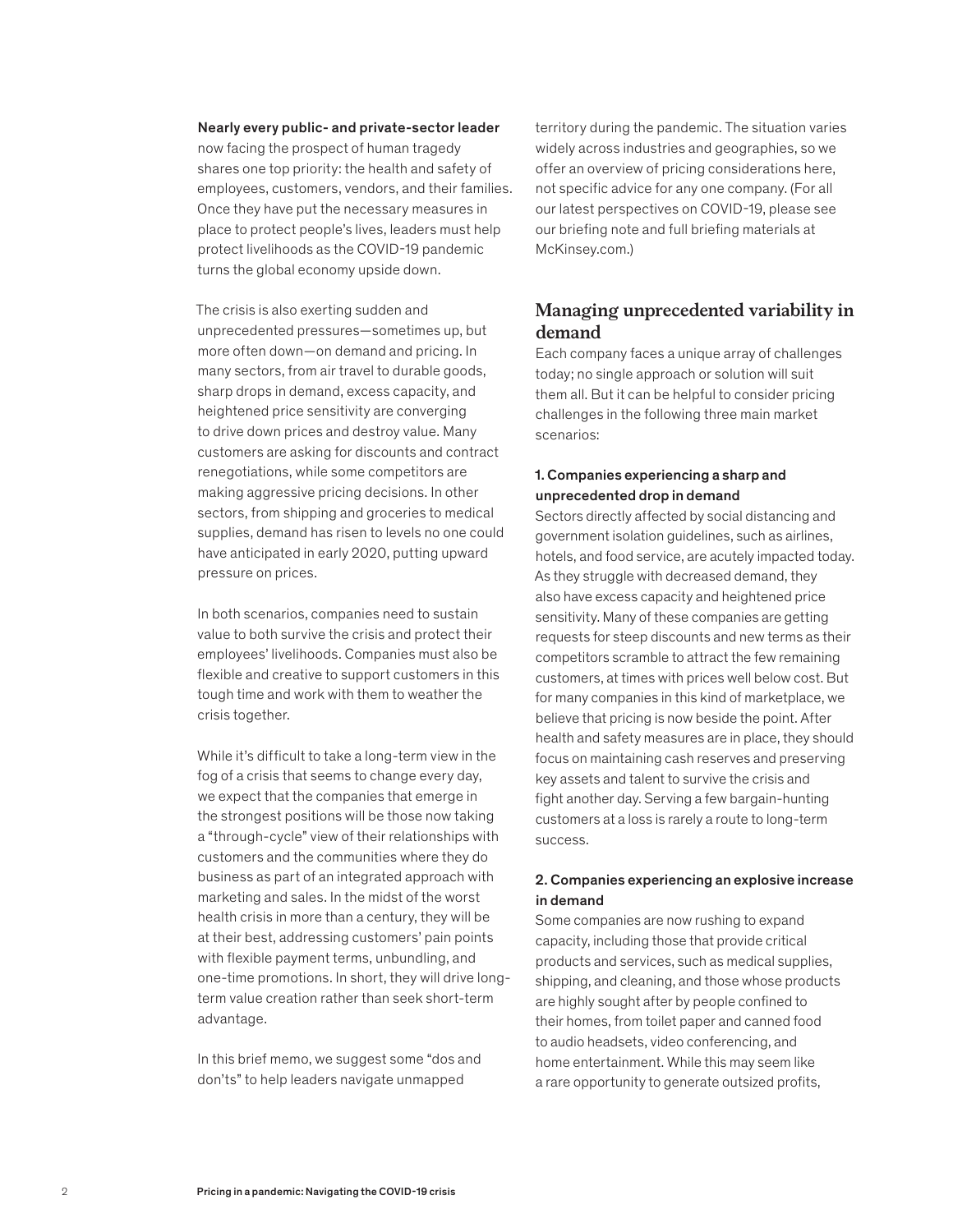perceptions of price gouging could have serious reputational and even legal consequences. We urge suppliers not to raise prices sharply on essential goods or services or ignore contracts in order to take advantage of an emergency. In fact, many states in the US are investigating hundreds of price-gouging complaints from consumers in the days that followed state-of-emergency declarations. That said, operational concerns may be even more important than pricing strategy, including stabilizing the supply chain, keeping products on the shelves, addressing customers' urgent needs, and maintaining quality.

### 3. Companies with muted or lumpy demand

Some sectors, such as home improvement, landscaping, and consumer electronics, are not directly affected by COVID-19 but feel the impact of a general slowdown or moderate uptick as people's lives change at work and at home. Many of these companies have opportunities to take near-term pricing actions that preserve and build value—but they should avoid certain pitfalls.

Despite this "day and night" variability across sectors, we believe companies of all kinds should focus on a set of actions—and things to avoid—as they contemplate pricing actions.

# **Five things to get right during the pandemic**

## 1. Make sure that every pricing action is legal, ethical, and community minded

A humanitarian crisis is not the moment to sharply raise prices on essential goods or services or to ignore contracts. Certain types of collaboration with competitors and other marketplace responses may also be governed by antitrust or unfair-trade-practice laws. The backlash could be severe, including reputational problems and legal action in many jurisdictions. Any significant price increase should genuinely reflect increased costs. Senior leaders should consult with legal counsel before making any agreement with a competitor, no matter how well intentioned.

## 2. Take a through-cycle view of customer relationships

Keep a long-term perspective. Reinforce trust by tracking key customers' evolving needs and standing by and defending them during their toughest times. Help the sales team tailor offerings and contracts to new situations and strengthen value-proposition communication. Several technology companies with overseas manufacturing, for example, surveyed customers and learned that "supplychain assurance" had become a top buying factor. Sales teams used this insight to communicate the latest supply-chain status, alleviating customer concerns, and to provide some customers with supply guarantees after consulting the newly established pricing war room. Providing incentives for loyalty can also strengthen relationships while decreasing incentives to switch to a competitor.

#### 3. Strengthen value-focused messaging

Depending on the industry and customer segment, customer price sensitivity may change markedly. The most effective suppliers will show empathy and be able to explain how much value they provide compared to the next-best alternatives. The sales force may need updated training in negotiation, value selling, and pricing. If demand is slack and in-person sales calls are not feasible, this may be a good time to reinvest in skill building. Many companies are finding that focused sales training, such as in handling objections and communicating value propositions, can be delivered effectively on a video-conferencing platform.

#### 4. Create 'flex' in pricing

The outperformers in today's environment will address customers' short-term pain points without needlessly destroying longterm value. For many companies, this will mean providing temporary pricing or volume relief. Rather than lock in long-term, highly discounted arrangements that might impact the business in the recovery, they will explore ways to unbundle offerings, offer one-time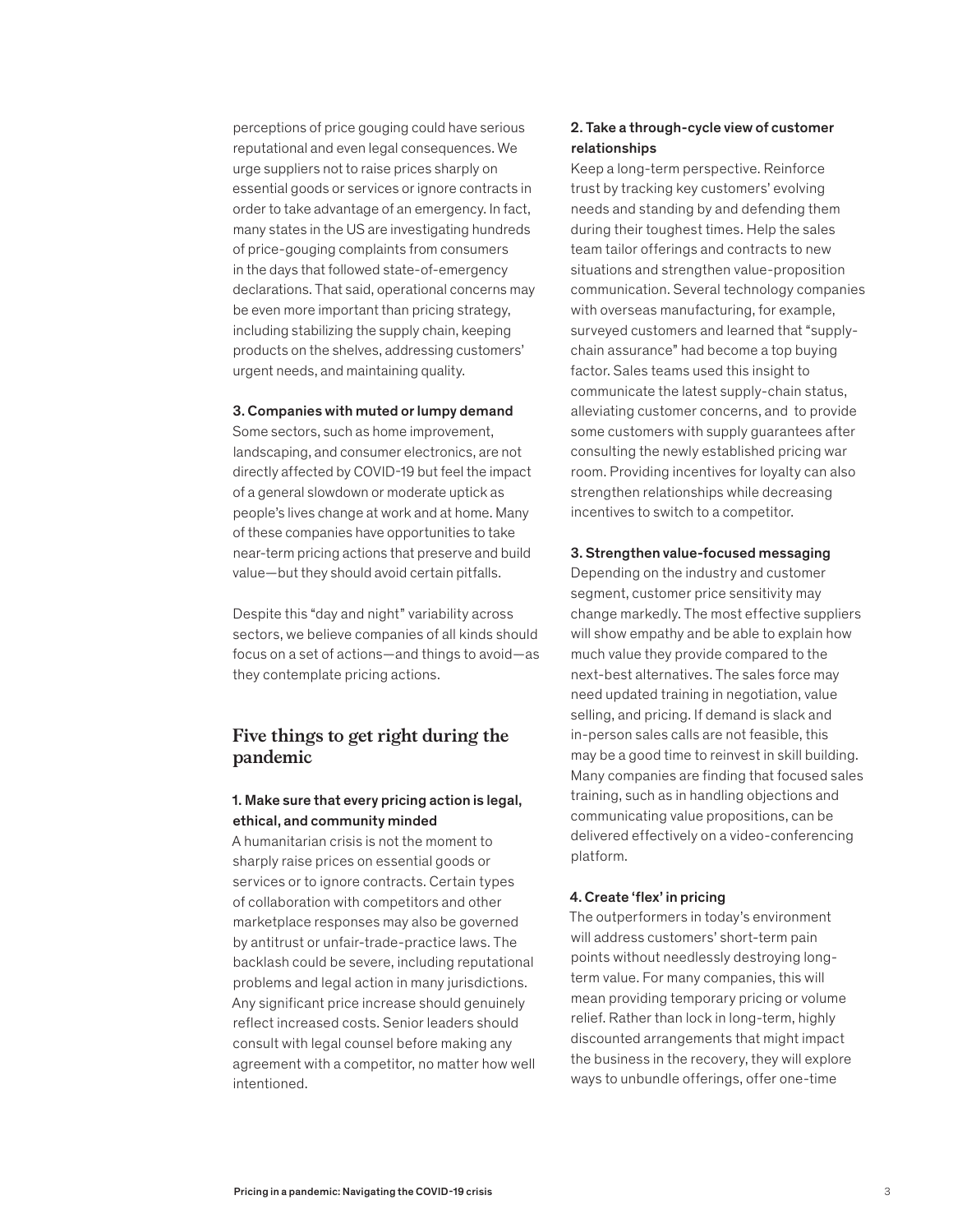promotions, flexible payment terms, credit for future purchases, or other techniques that align the offer or pricing architecture to near-term needs while providing flexibility for the future. A number of enterprise software companies, for example, have taken a page out of the consumer playbook and created three-month promotional offers of virtually unlimited use of their products for a minimal start-up fee. This helped the companies each gain market share, preserve the long-term price points of their value propositions, and assist customers in a critical time of need, thus solving a business problem and addressing customer cash-flow concerns.

#### 5. Establish a commercial 'value council'

A cross-functional team or war room can take a long-term view to avoid panic reactions and develop clear guidelines and objectives for the commercial team. The council can steward large and strategic deals and oversee execution, speeding deal review for impacted segments and maintaining discipline. They may look at what is being given away for free, for example, and at contract terms that are not being enforced. If the sales force decides not to enforce terms or charge for an added service such as just-intime shipping, they should get "credit" for the forbearance (and ideally something in return) from the customer. In addition, by regularly interacting with sales teams across the business, this cross-functional team can gather up-to-the-minute details about changes in the marketplace—critical information in the fog of the crisis.

## **What to avoid**

#### Taking advantage of customers

Near-term shortages may make it feasible to raise prices sharply, but this is unlikely to serve the company well over the long run. For example, the Washington State attorney general recently ordered five Washington businesses to stop selling protective masks, hand sanitizer, and similar items at vastly inflated prices through Amazon.com, or face lawsuits and fines of up to \$2,000 per violation.

## Assuming that every demand problem can be solved with pricing

In times of crisis, buyers may hold off on purchases because they feel uncertain or their needs have shifted in meaningful ways. For example, offering concert tickets for free right now will not fill big-city arenas. In many sectors, deep price cuts may not raise volume—and can unintentionally destroy value rather than build it.

#### Relying on old price-sensitivity research

In a dynamic and evolving market, market price tests become obsolete after just a few weeks or months. To understand changing price points, companies should run new pricing-sensitivity research and market price tests immediately, particularly for higher-volume products and offerings.

## Slashing list prices without considering other options

The manner in which price reductions are made can make a big difference in a company's ability to sustain and build value over time. Rather than slash list prices, for example, companies may want to consider temporary promotions, non-monetary discounts, or discounts that help build volume.

## Attacking competitors' key accounts without preparing for a sharp response

Before making any strong competitive moves, leaders should understand their company's position in the marketplace, anticipate competitors' likely reactions, and plan how to respond. Price cuts may be easy to replicate, and they can change buyers' long-term perceptions of brand value.

## **Next steps**

The COVID-19 crisis and the accompanying global economic downturn have spurred a continuum of demand responses across and even *within* companies. Despite the alarm and uncertainty, we believe organizations of all kinds can continue to rely on some best practices and guideposts.

For example, they should seek opportunities that preserve and sustain value, making each major decision in the coming months with an eye on the longer-term implications for the company